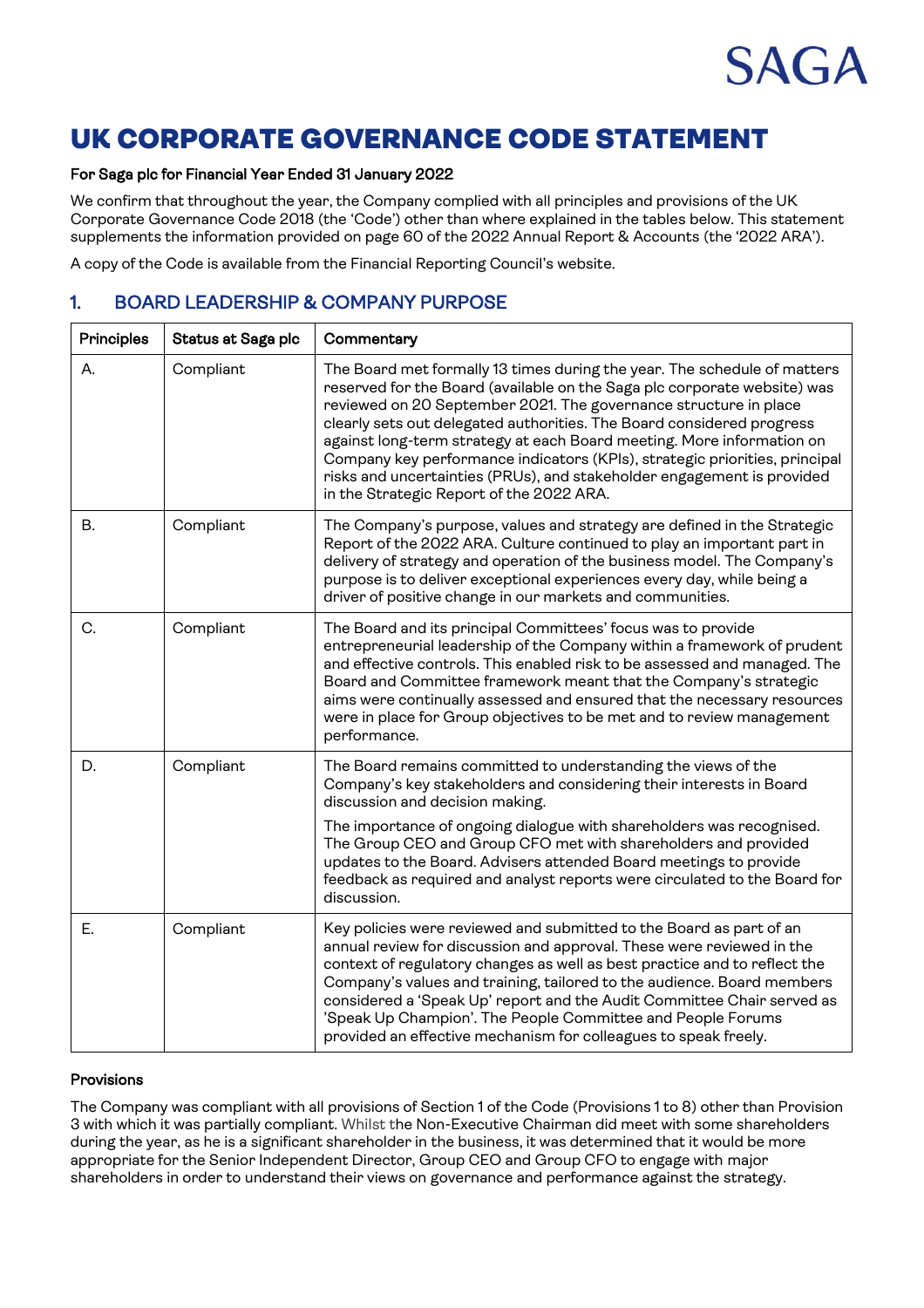### 2. DIVISION OF RESPONSIBILITIES

| <b>Principles</b> | <b>Status at Saga plc</b> | Commentary                                                                                                                                                                                                                                                                                                                                                                                                                                                                                                                                                                                                                                                                                                                                                                                                  |
|-------------------|---------------------------|-------------------------------------------------------------------------------------------------------------------------------------------------------------------------------------------------------------------------------------------------------------------------------------------------------------------------------------------------------------------------------------------------------------------------------------------------------------------------------------------------------------------------------------------------------------------------------------------------------------------------------------------------------------------------------------------------------------------------------------------------------------------------------------------------------------|
| F.                | Compliant                 | The Chairman set the agenda for meetings, managed the meeting<br>timetable (in conjunction with the Group Company Secretary) and<br>facilitated open and constructive dialogue during the meetings, with<br>particular focus on strategic issues.                                                                                                                                                                                                                                                                                                                                                                                                                                                                                                                                                           |
| G.                | Compliant                 | The division of responsibilities between the Non-Executive Chairman and<br>the Group CEO, and the role of the Senior Independent Director were<br>clearly defined. The Non-Executive Chairman was responsible for the<br>leadership and effectiveness of the Board. The Group CEO was<br>responsible for leading the day-to-day management of the Group within<br>the strategy set by the Board. A document clarifying these divisions and<br>responsibilities was reviewed and approved by the Board on 20<br>September 2021. This document is reviewed annually by the Board.<br>Matters reserved for the Board and the Board and Executive<br>Committees' terms of reference were also reviewed. The Matters<br>Reserved to the Board and the Board Committees' terms of reference<br>can be found here. |
| Η.                | Compliant                 | The Non-Executive Directors provided objective, rigorous and<br>constructive challenge to management and met regularly without the<br>Executive Directors. The Senior Independent Director acted as a<br>sounding board for the Chairman and led an appraisal of the Non-<br>Executive Chairman's performance.                                                                                                                                                                                                                                                                                                                                                                                                                                                                                              |
| L.                | Compliant                 | The Chairman, in conjunction with the Group Company Secretary,<br>ensured that all Board members received accurate and timely<br>information, had the resources needed and were kept informed on all<br>governance and regulatory matters. This included communication of the<br>policies and procedures needed in order to function effectively and<br>efficiently. A regulatory report detailing the impact of all emerging and<br>future changes was tabled at each Board meeting.                                                                                                                                                                                                                                                                                                                       |

### Provisions

The Company was compliant with all provisions of Section 2 of the Code (Provisions 9 to 16) other than Provision 9. Due to his shareholding in the Company, the Chairman was not considered independent on appointment. Taking into account Roger De Haan's history with the Saga brand and business, his proposed time commitment, the terms of the Relationship Agreement between him and the Company and his letter of appointment, the appointment was deemed to be in the best interests of the Company. Shareholders supported this appointment when they voted in favour of his reappointment at the 2021 AGM.

### 3. COMPOSITION, SUCCESSION & EVALUATION

| <b>Principles</b> | Status at Saga plc | Commentary                                                                                                                                                                                                                                                                                                                  |
|-------------------|--------------------|-----------------------------------------------------------------------------------------------------------------------------------------------------------------------------------------------------------------------------------------------------------------------------------------------------------------------------|
| J.                | Compliant          | The appointment of new Directors to the Board is led by the Nomination<br>Committee and the process is such that candidates are selected on merit<br>and with due regard for the benefits of diversity, in all forms.                                                                                                       |
| Κ.                | Compliant          | The Nomination Committee was responsible for reviewing the<br>composition of the Board, considering succession planning and evaluating<br>the skills, knowledge and experience required of Board candidates. The<br>Company requires all Directors to stand for annual re-election by<br>shareholders at the Company's AGM. |
|                   | Compliant          | The Board conducted an annual evaluation of its own performance and<br>that of its Committees. The Chairman and Non-Executive Chairman met<br>with individual Directors during the year and discussed their contribution.                                                                                                   |